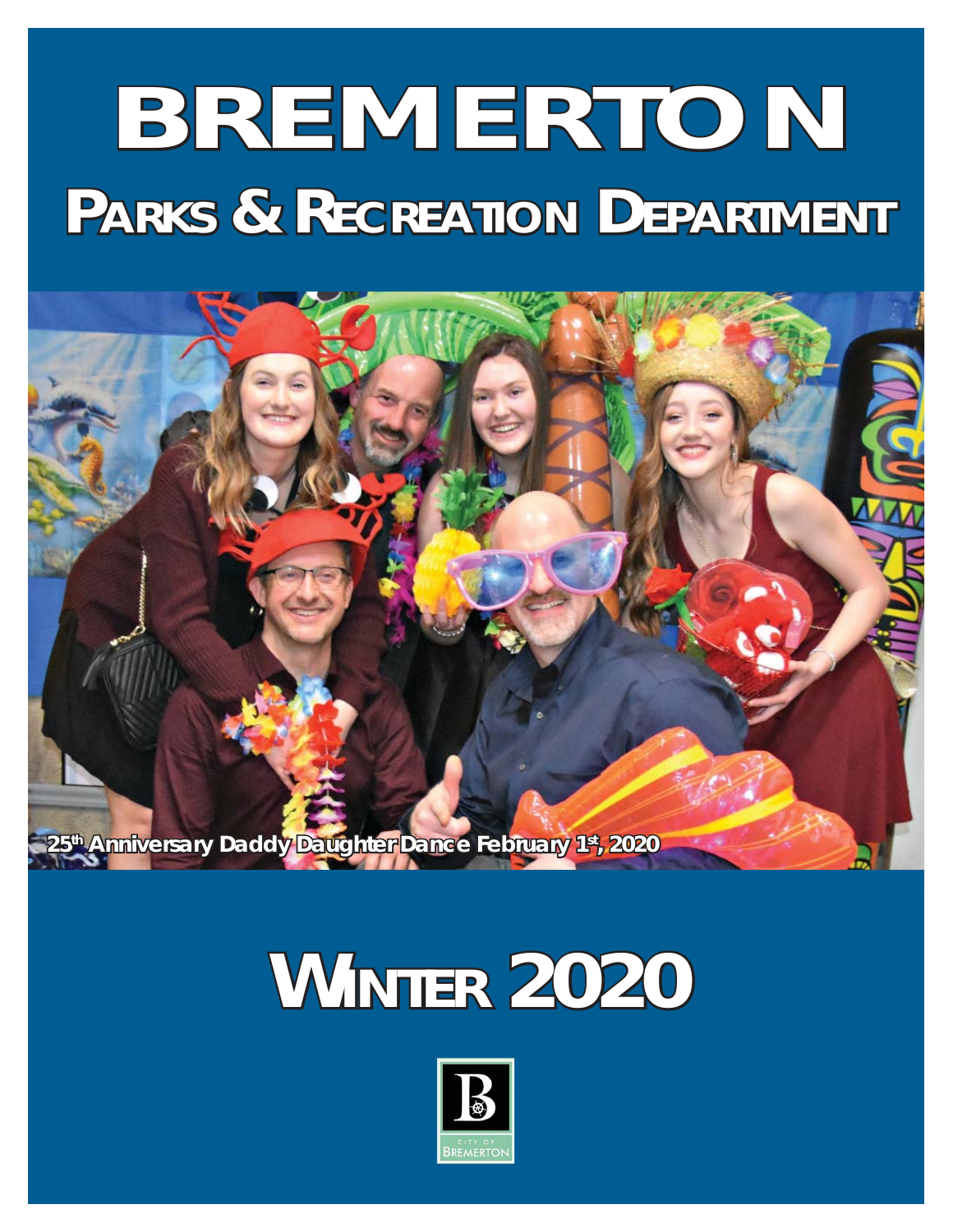# **CITY OF BREMERTON PARKS & RECREATION DEPARTMENT**

Sheridan Park Community Center 680 Lebo Blvd., Bremerton, WA 98310





Greg Wheeler, Mayor City of Bremerton Wheeler, Mayor **Jeff Elevado, Director** 

**CITY COUNCIL**

Parks & Recreation

#### Eric Younger, President, District 7 Pat Sullivan, District 1 Leslie Daugs, District 2

Kevin Gorman, District 3 Lori Wheat, District 4 Michael Goodnow, District 5 Mike Simpson, District 6

# **PARKS & RECREATION COMMISSION**

Timothy Baker, Vice Chair Ben Burnette David Hedger **Patrick Watson** Maggie Williams

# **PARKS & RECREATION STAFF**

**Park Preservation and Development Manager:** Colette Berna

| Recreation       | <b>Park Maintenance</b>       |                  |
|------------------|-------------------------------|------------------|
| Cynthia Engelgau | <b>Steve Mutek</b>            |                  |
| Lisa Garland     | Rey Circulado                 | Dave Coleman     |
| Scott Evans      | <b>Frank Dominguez</b>        | Scott Ferido     |
| Corinne White    | Mike Kelly                    | Scott MacDonald  |
|                  | <b>Steve Munson</b>           | Juanita Talavera |
|                  | Rudolpho Taijeron Anna Thomas |                  |
|                  | Mike Volpe                    | Jeff Winden      |

# **CONTACTS**

| Sheridan Park Community Center  (360) 473-5305 |  |
|------------------------------------------------|--|
|                                                |  |
|                                                |  |
|                                                |  |
|                                                |  |
|                                                |  |

# **SPECIAL EVENTS**

# **25TH ANNUAL DADDY DAUGHTER DANCE**

### Saturday, February 1st, 7-10 PM **Elks Lodge Bremerton, 4131 NE Pine Rd, Bremerton \$25/couple, \$10 each additional daughter**

Top Hats & Tiaras is the theme for the 25th Anniversary Daddy Daughter Dance. Join us for an evening of dancing with music by Dave Rose of Mobile Sound, door prizes and light refreshments. Each daughter receives a special wristlet. Professional photographers from Wendy's Portraits will be on site to capture this special evening. Tickets will be available for purchase beginning January 2nd at the Sheridan Park Community Center, located at 680 Lebo Blvd, Bremerton and at Silverdale Antiques, located at 9490 Silverdale Way, Silverdale. Purchase your tickets early as this event sells out.

**DINNER AT THE ELKS**. For an additional charge, dads and daughters can enjoy a buffet dinner prior to the dance. Party Nacho's, Italian sodas and other snacks will also be available at the beverage counter. Contact the Elks Lodge to make dinner reservations at (360) 479-1181.

# **ST. PATRICK'S DAY PARADE & CELEBRATION ELEBRATION**

#### **Saturday, March 21, 11 AM-3 PM Downtown Bremerton (6th & Pacific Ave.)**

Be Irish for the day by joining in the fun during Bremerton's Saint Patrick's Day Celebration. The DBA puts together a fun and entertaining parade. This annual parade is one event in Bremerton that is open for total community involvement. Regardless of race, creed or color, everyone has just that wee bit of Irish that comes out in full spirit. Whether you're a dyed-in-thewool Irish person or just Irish-for-the-day, this is one event you won't want to miss. Parade starts the celebration activities and ends on 4th Street for Irish festivities. Go to bremertondowntown.org for more information.

## **7THANNUAL SPRING FAIR ANNUAL Friday, April 3, 11:30 AM-3 PM Sheridan Park CC, 680 Lebo Blvd, Bremerton**

Join our AmeriCorps team and Bremerton Parks & Rec for lots of family fun. We'll have everything you would expect at a fair; hotdogs, popcorn, cotton candy and carnival games, plus more. This is a FREE event, all you have to do is sign in and have an awesome time.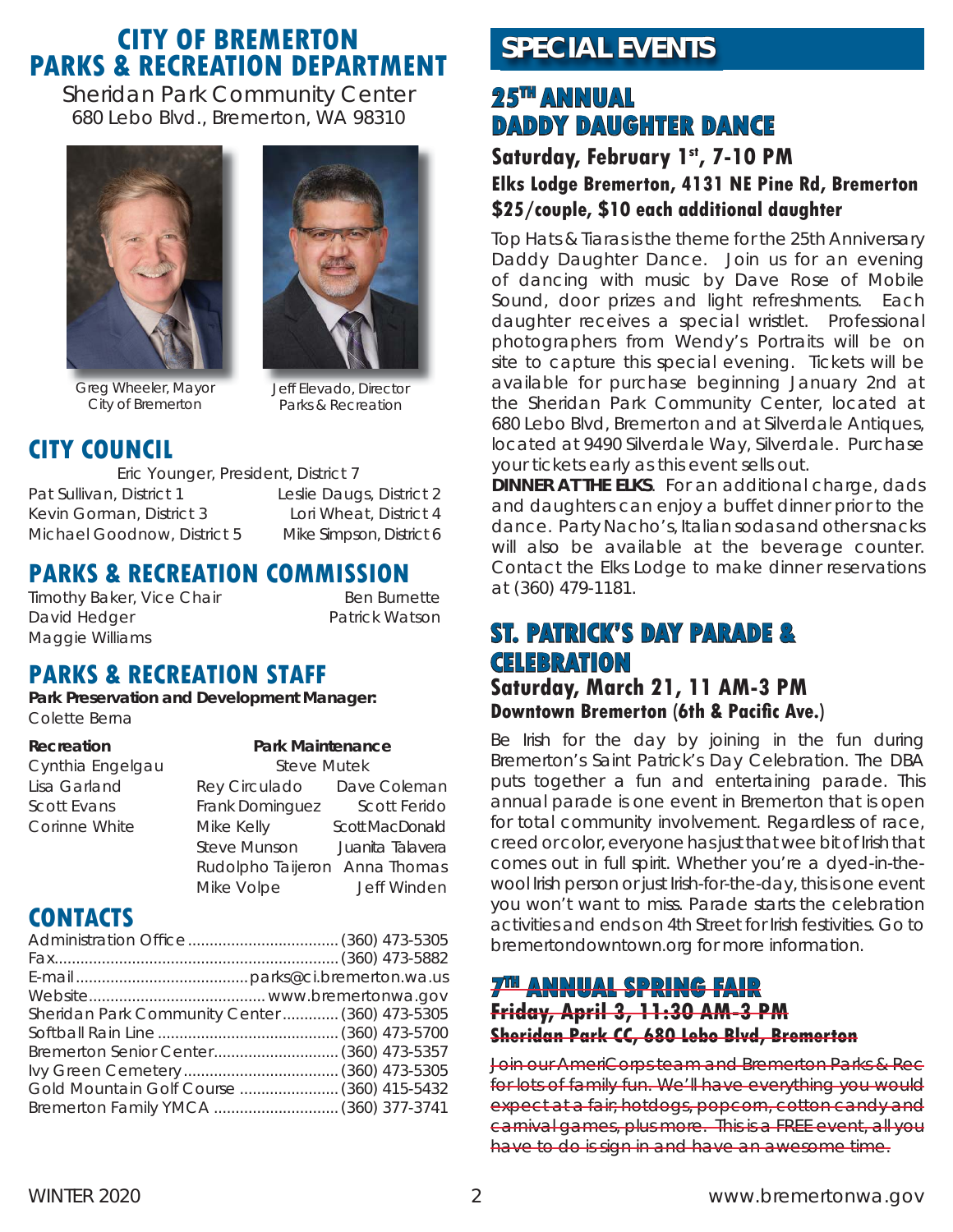# **PRESCHOOL-ADULT RECREATION RESCHOOL-ADULT**

#### **INDOOR PLAYGROUND AGES 6 & UNDER NDOOR**

Playground fun in the Sheridan Park Community Center Gym! We set up the gym with trikes, balls, kitchen equipment, play houses, climbers, tunnels and more! Hosted by recreation staff.

No class during Spring break (Mar 30-April 3), resumes on Tuesday, April 7<sup>th</sup>.

Fees: \$3 Drop-in; \$30/\$24\* for a 10 visit punch card.

Tue, Fri Jan 7-Mar 31 9:30-11 AM

# **PLAYGROUNDS ON ICE ALL AGES**

**Bremerton Ice Center (1950 Homer Jones Dr.)**

Pick up a free skating pass at the Bremerton Parks & Recreation office and present it at the door of the Bremerton Ice Center, located in East Park, and skate free on Wednesdays. Call (360) 479-RINK for more information.

Discounted Skate Rental: \$3.50

Wed Jan 1-Mar 25 2-5 PM

# **WOODCARVING AGES 12 & OLDER OODCARVING**

#### **Woodcarving 101 & Advanced**

Learn the basics of woodcarving. No experience required. Tools and class materials for beginner lessons are supplied. Learn to carve safely and with confidence after just a few lessons. **Woodcarving 101** class size is limited to 8 new students. Children must be accompanied by parent. **Advanced Woodcarving** classes include instructions on carving, woodburning and painting. Experienced carvers purchase their own carving tools/supplies.

Fees: \$3 Drop-in; \$30/\$24\* for a 10 visit punchcard.

Tue Jan 7-Mar 31 2-5 PM

#### **FLY TYING ADULTS**

Learn the basics of fly tying. Vices and materials will be provided to tie all types of flies. Instructor: Ward Hinrichs.

Registration Fee: \$10/\$8\*

Material and Instruction Fee: \$25 payable to Poggie Club at first class.

Tue Jan 21-Feb 25 7-9 PM

#### **ROD BUILDING ADULTS**

Learn to build and repair your own fishing rod. Instructor: Randy Fox. No class 1/16.

Registration Fee: \$10/\$8\*

Material and Instruction Fee: \$30 payable to Poggie Club at first class.

 $I$ an 9-Feb 19 6-9 PM

**DRAMA KIDS** 

for their efforts.

to register.

class.

**Mondays at 6 PM**

**COMPOSITE CLASS AGES 6-12** Students will develop confidence, creative thinking, public speaking skills, self esteem, acting abilities, leadership and teamwork through drama! Each class utilizes a fun, imaginative drama curriculum developed over 25 years to ensure that all students fully participate and benefit from each class. Culminating with a special "Parent Day Presentation" on the last day of class, students are given performance experience and the chance to bask in the applause

 $I_{1}$  Jan 9-Mar 26  $4:30-5:30$  PM

**ACTING ACADEMY AGES 11-17** Regular class activities include speech training, miniscripts (in pairs or threes), monologues, small group improvisations, character analysis, auditioning skill development, production techniques and more.

Tue Jan 7-Mar 24 4:30-5:30 PM

Go to **www.dramakids.com/wa1** or call (208) 809-9955

**KIDS PAINT & PARTY AGES 6-12** 

No experience needed for kids to enjoy painting! Members of the West Sound Arts Council will help you paint your very own masterpiece. Classes meet at the

#### **Thursdays at 6 PM**

Feb 13 Llama Drama March 12 Sea Turtles Call Cynthia at (360) 473-5425 for more information. *\* Bremerton Resident Rate*

(360) 473-5305 3 WINTER 2020

#### **ADULT PAINT & PARTY AGES 12 & UP**

March 9 Lucky Unicorn April 13 Llama Drama May 11 Turtles and other sea creatures

Feb 10 Sweetheart Cupcake

Class ends with a performance.

Fees: All classes are \$15 per week.

Sheridan Park basement studio. Registration Fees: \$10/\$8\*

Members of the West Sound Arts Council will help you paint your very own masterpiece. No painting experience required. Classes meet at the Sheridan Park basement studio.

Registration Fees: \$10/\$8\*

Material Fee: \$10 supply fee payable to WSAC at class.

Material Fee: \$10 supply fee payable to WSAC at

(Under 6 w/Parent)

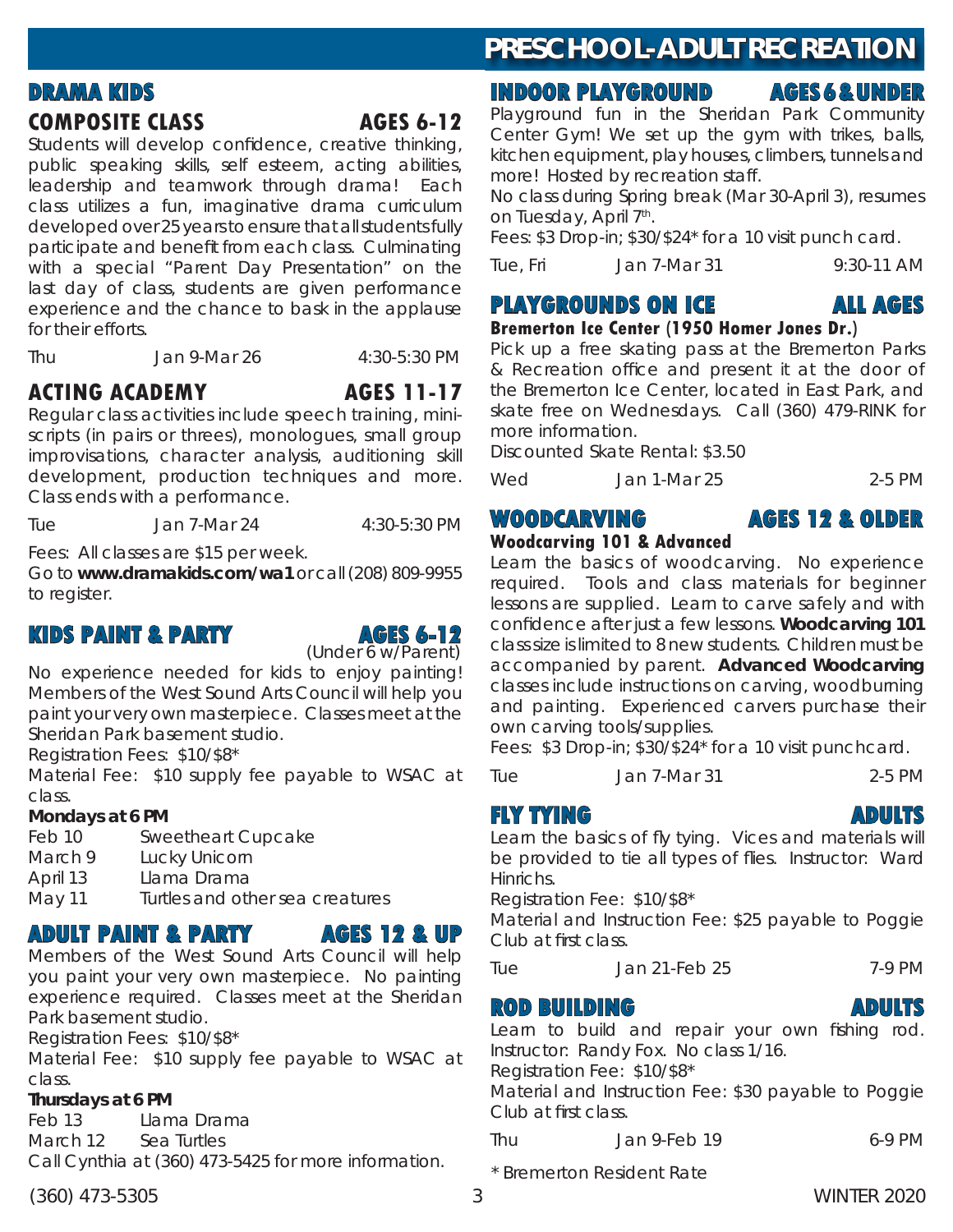# **SPORTS & ATHLETICS**

## **ADULT BASKETBALL LEAGUE AGES 16+**

Format is dependent upon the number of teams that register. Competitive to recreational levels of play with division alignment based on skill level and experience. Games are played on weekday evenings at Sheridan Park CC between 6-8 PM. Championship T-shirts to division champs.

**Winter Season: Jan 15-Mar 5** (Reg. deadline: Jan 3) Cost: \$512/team - (8 games)

**Spring Season: Mar 11-Apr 30** (Reg. deadline: Feb 28) Cost: \$512/team - (8 games)

# **B-BALL OPEN GYM -BALL Wednesdays, Jan 8-Apr 29**

#### **All Ages 1-4 PM**

Sheridan Park CC Gym is open on Bremerton School District's early release days for anyone who wants to shoot hoops. Additional Open Gym times may be available during the week. The daily gym schedule can be viewed on the city's website or by calling the Parks office at (360) 473-5305.

#### **PICKLEBALL AGES 14+**

Enjoy this exciting court game which combines the elements of tennis, badminton and table tennis. It's easy to learn and fun to play indoors at Sheridan Park CC. All equipment provided. Players of all abilities are welcome. Court #1 is a "Challenge" court for competitive play. No program 1/20 and 2/17.

Fees: \$3 per person Drop-In \$30/\$24\* for a 10 visit punchcard

| Mon, Tue & Thu | Year round   | 11:30 AM-2 PM |
|----------------|--------------|---------------|
| Tue            | Jan 7-Feb 25 | $5:30-8$ PM   |

#### **Senior Pickleball (55+)\*\***

| Wed | Year round | $9-11:30$ AM |
|-----|------------|--------------|
| Fri | Year round | $2:30-5$ PM  |

*\*\*Senior Pickleball is free to Senior Center Members.*

## **HOLIDAY CLOSURES OLIDAY**

Sheridan Park Community Center & Bremerton Senior Center will be closed on **Monday, January 20** in observance of Martin Luther King Jr's birthday and **Monday, February 17** in observance of President's Day

# **SENIOR SLOW PITCH SOFTBALL AGES 55+**

Enjoy friendly competition and exercising in a safe surrounding while developing individual hitting and fielding skills in a team setting. Everyone plays during practice and games against local senior centers. Register at the Bremerton Senior Center, as Senior Center membership is a requirement to participate. Contact the Senior Center at (360) 473-5357 for more information.

**Winter Season/Indoor Modified Softball** 

Tue, Fri Jan 3-Apr 3 10 AM-12 PM OSC @ Pendergast

**Spring/Summer Season/Regulation Softbal**l Tue, Fri Apr 7-Oct 2 10 AM-12 PM Lions Field #1

# **SLOW PITCH SOFTBALL AGES 16+ MEN'S/WOMEN'S/CHURCH LEAGUES**

League play April 27-August 6, includes 15 division games. Competitive and recreational levels of play. Teams are placed with others of similar skill level and experience. Games are played on weekday evenings at Pendergast & Lions Parks with times varying between 6-8 PM. Division champions receive championship t-shirts. Registration forms available at the Sheridan Park Community Center or on the City's website at www.bremertonwa.gov. *Individuals interested in joining a softball team may contact the Athletic Offi ce at (360) 473-5427.*

| Team Fee Deposit:      | \$50/Team  | Due Mar 13          |
|------------------------|------------|---------------------|
| Team Fee Balance:      | \$655      | Due Apr 3           |
| (\$705 team fee total) |            |                     |
|                        | \$680      | If paid after Apr 3 |
| Individual Player Fee: | $$31/$37*$ | Due Apr 20-24       |
|                        |            |                     |

#### **SUNDAY CO-ED LEAGUE AGES 16+**

League play is May 17-July 26, includes 8 division games and a season concluding tournament. Games are played on Sunday evenings between 5-8:30 PM at Lions & Pendergast Parks. Teams must have a maximum of 5 males and a minimum of 4 females for a total of 10 players on the field at all times. Division champions receive individual t-shirts. Limited to the first 40 teams. **Registration Deadline: April 10th.** *Individuals interested in joining*  a softball team may contact the Athletic Office at *(360) 473-5427.*

| Team Fee:                         | \$470 | If paid by Apr 10    |
|-----------------------------------|-------|----------------------|
|                                   | \$495 | If paid after Apr 10 |
| Individual Player Fee: \$20/\$25* |       | Due May 11-15        |

*\* Bremerton Resident Rate*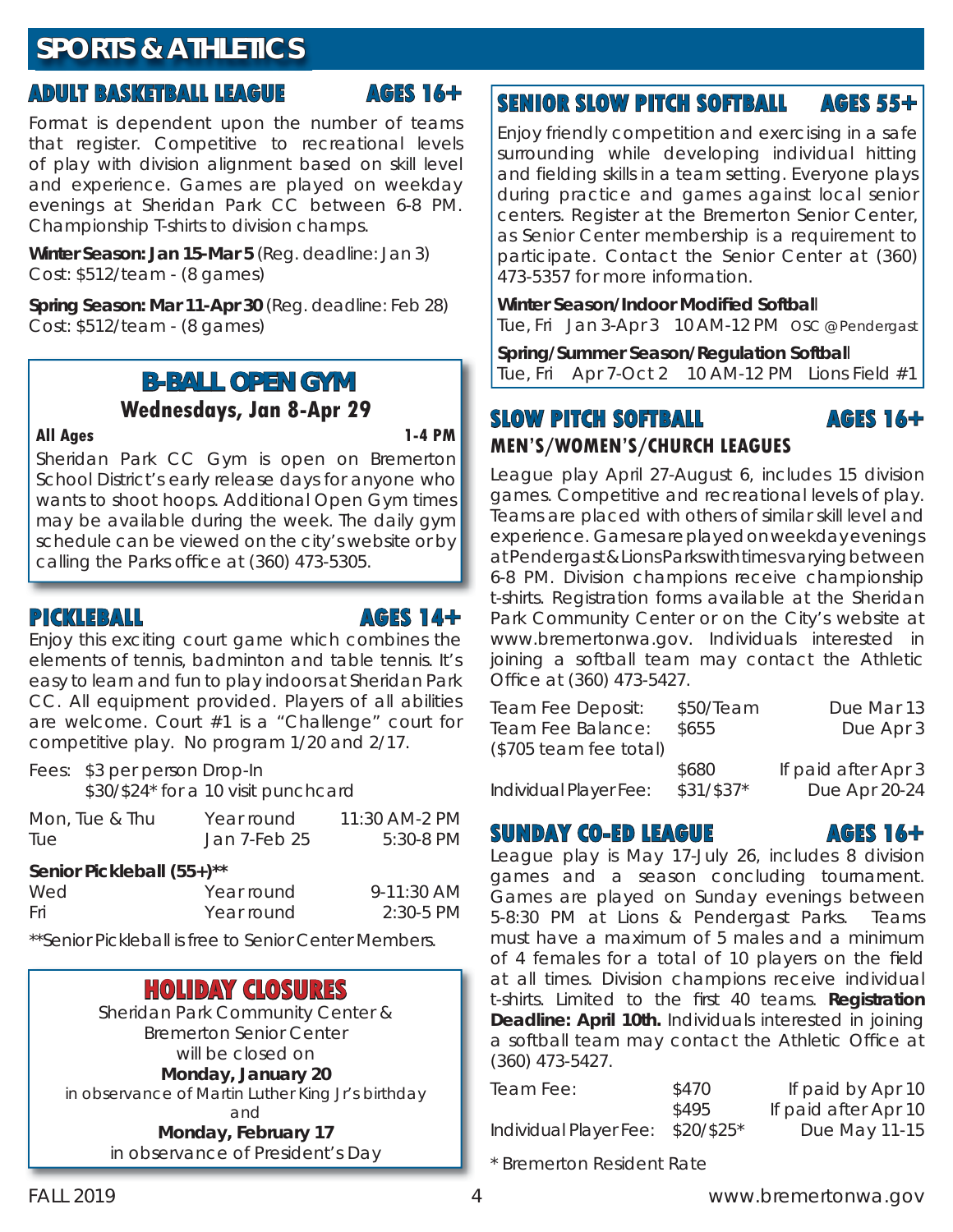# **SENIOR PROGRAMS**

#### **BREMERTON SENIOR CENTER REMERTON**

1140 Nipsic Ave., Bremerton, WA 98310 (360) 473-5357 Hours: Monday-Friday, 8 AM-3 PM

The Bremerton Senior Center is open to all people ages 55 & better. Senior Center Memberships provide participation in over 30 activities along with the ActiveUs Senior Newsletter at no additional charge.

#### **2020 SENIOR CENTER MEMBERSHIP FEES 020**

| Group                   | Annual<br><b>City Resident</b> | Annual<br>Non-Resident |
|-------------------------|--------------------------------|------------------------|
| <b>Singles</b>          | $$17.25$ yr                    | \$34.50 yr             |
| Couples                 | \$25.50 yr                     | \$51 yr                |
| <b>Single Associate</b> | \$25.50 yr                     | \$51 yr                |
| (not quite 55)          |                                |                        |

## **SENIOR CENTER LUNCHEONS**

#### **FEBRUARY 11, 11:30 AM VIP LUNCHEON**

Bring your very important person (VIP) to this annual event. Each VIP will receive a special gift. Of course, a delicious lunch will be served as well as dessert! Don't forget you will be entertained.

#### **MARCH 17, 11:30 AM ST PAT'S DAY LUNCHEON**

The Irish know how to have fun and so do we at our annual St. Pat's luncheon. Of course there will be corned beef, cabbage and Irish soda bread. Don't forget to wear green.

#### **MAY 5, 11:30 AM CINCO DE MAYO FIESTA**

Join your Senior Center friends for a big fiesta! Enjoy the flavors and traditions of Mexico along with entertainment, salsa, and chips.

#### **SENIOR DAY TRIPS**

Senior Center day trips are a great way to meet new people, take an adventure and have fun! Registrations are first come, first served and can be made by calling the center using your credit card or by visiting us in person. Trips are extremely popular and fill quickly, so reserve your spot today! If a trip is full, our staff will gladly place you on the waiting list. Vans are our preferred method of travel. Call the Senior Center to get a list of all the fun places we'll visit in 2020.

# **SENIOR NEWSLETTER**

Please call or come down to the Senior Center for a full-listing of all of our activities as this is just a small sample of what is offered.

#### **NEW HOURS-PICKLEBALL/BADMINTON**

**SENIOR BADMINTON,** 

**Monday & Thursday 9-11 AM**

#### **SENIOR PICKLEBALL**

**Wednesday 9-11:30 AM** 

#### **Friday 2:30-5 PM**

These programs are held at the Sheridan Park Community Center Gym located at 680 Lebo Blvd. and are FREE to Bremerton Senior Center members.

#### **DAILY DROP-IN ACTIVITIES**

Daily drop-in activities are free to BSC members. Non-member fee \$3 per activity attended.

#### **MONDAYS**

| 9-11 AM Badminton (Sheridan Gym) |
|----------------------------------|
|                                  |
|                                  |
|                                  |
|                                  |

#### **TUESDAYS**

| Footcare (1st Tues, by appt.)     |
|-----------------------------------|
|                                   |
| 10 AMWomen's Indoor Soccer (OSC), |
| Co-Rec Softball (OSC)             |
|                                   |

#### **WEDNESDAYS**

| 8 AMFootcare (4 <sup>th</sup> Wed., by appt.) and Billiards |
|-------------------------------------------------------------|
| 9 AM  Aerobics Video and Cribbage                           |
| 9-11:30 AM  Pickleball (Sheridan Gym)                       |
|                                                             |
|                                                             |

#### **THURSDAYS**

| 9-11 AM Badminton (Sheridan Gym)   |
|------------------------------------|
|                                    |
| 12 PM Meals on Wheels Kitsap Lunch |
|                                    |

#### **FRIDAYS**

| Co-Rec Softball (OSC)               |
|-------------------------------------|
| 12 PM Meals on Wheels Kitsap Lunch  |
| 2:30-5 PM Pickleball (Sheridan Gym) |

## **MEALS ON WHEELS KITSAP**

Lunches are served **Thursdays & Fridays @ 12 Noon.**  Please call Meals on Wheels Kitsap at (360) 337-8511 for reservations.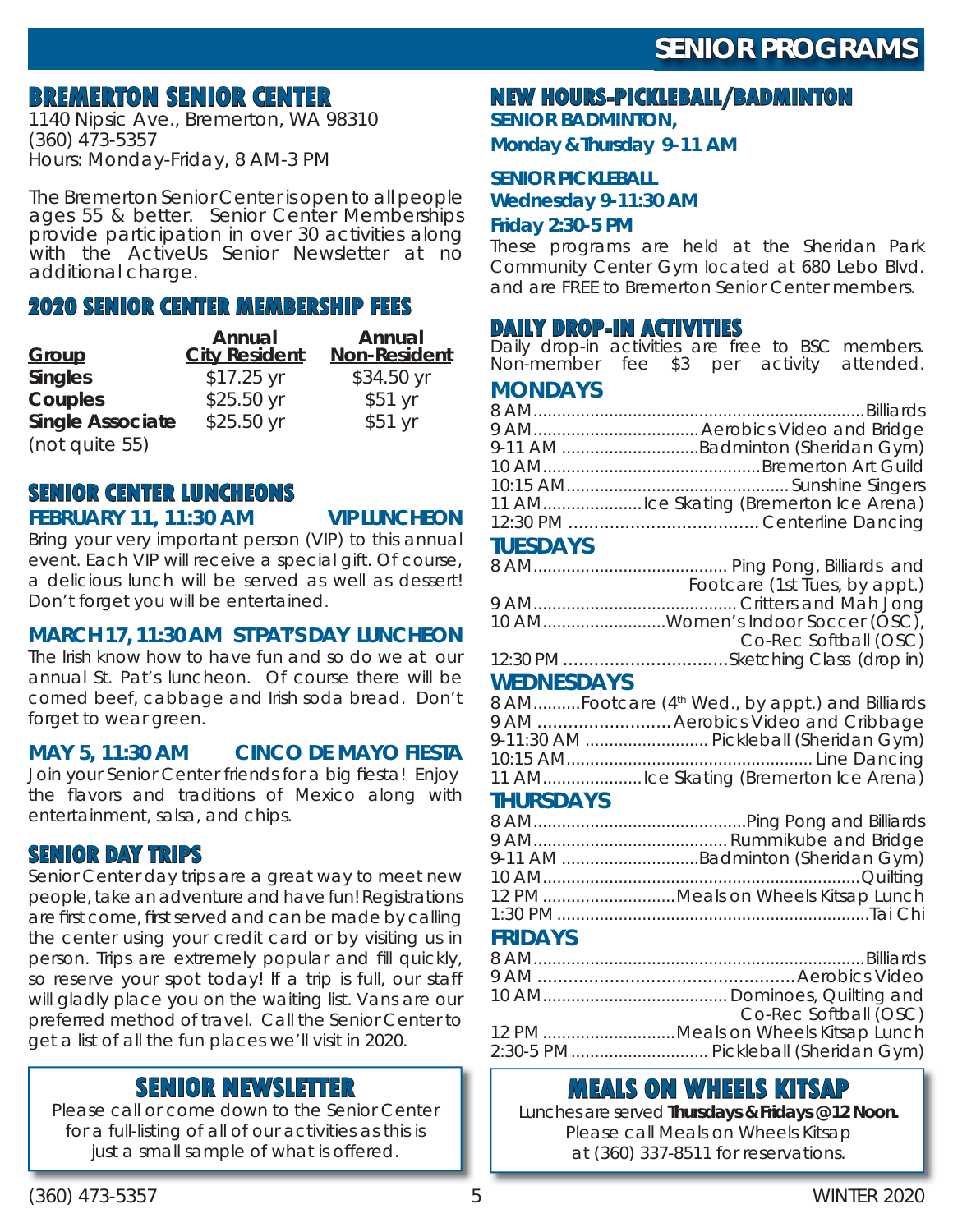# **GOLF/COMMISSIONS/VOLUNTEERS**

## **GOLD MOUNTAIN OLD GOLF COURSE OLF**

7263 West Belfair Valley Rd. Bremerton, WA 98312 (360) 415-5432 www.goldmountaingolf.com



The award-winning Gold Mountain Golf Course, owned by the City and operated by Columbia Hospitality, sits on 360 acres and is open to the public every day from sun up to dusk. The site features two 18-hole championship golf courses, four practice putting greens, a 70-yard chipping area, two bunker practice areas, a 100-yard wide natural grass practice tee/driving range, a private covered teaching studio, and a 10,000 square foot Clubhouse.

The clubhouse pro shop offers a wide variety of equipment and apparel. The Restaurant at Gold Mountain provides spectacular views of the Olympic Course. Adjacent is the Olympic Pavilion which provides a spacious banquet room ideal for weddings and special events.

Book tee times on-line at www.goldmountaingolf.com or by calling (360) 415-5432.

# **BREMERTON ARTS COMMISSION REMERTON**

**Meets the 2nd Wednesday of each month 1/8, 2/12 and 3/11, 5:30 PM Sheridan Park Community Center, 680 Lebo Blvd. BE A PART OF THE ARTS...** 

**Attend an Art Walk:** First Friday Art Walks in Downtown Bremerton and Manette, 5-8 PM are a great way to enjoy the arts, eat, drink, shop and have fun.

**Open call for art:** Art submissions are being accepted for the Public Works Utility Box Wrap project. There is a \$500 artist award given for art selected. Visit www.bremertonwa.gov/229/Arts-Commission

**Join the Artist Registry:** The Arts Commission is creating a database of artist contacts along with samples of their work for future arts opportunities. Visit www.ci.bremerton.wa.us/artsregistry

Contact Cyn for more information (360) 473-5425

# **BREMERTON PARKS & REC COMMISSION REMERTON**

#### **Meets the 4th Tuesday of each month 1/28, 2/25 and 3/24, 5:30 PM**

Most meetings are held at the Sheridan Park CC located at 680 Lebo Blvd., Bremerton. The public is encouraged to attend and invited to comment on issues during public comment. Written comments are welcome. For additional info contact Bremerton Parks and Recreation at (360) 473-5305.



Volunteering is a great way to come together to improve recreation programs, special events, parks and green-ways that make our community a better place to live. Join one of the groups listed below to volunteer at specific parks or contact Bremerton Parks and Recreation to learn about volunteering opportunities at (360) 473-5305 or visit www.bremertonwa.gov.

#### **Forest Ridge Park Stewardship Group**

3rd Saturday of Every Month, 9AM Forest Ridge Park, 110 Summit Ave., Bremerton www.facebook.com/ForestRidgePark

#### **Friends of Kiwanis Park**

4<sup>th</sup> Saturday of Every Month, 9-11 AM Kiwanis Park, 1701 5<sup>th</sup> Street, Bremerton

#### **Lions Park Adopt-A-Beach Program**

Shoreline beach weed control. Lions Park, 251 Lebo Blvd., Bremerton Contact Parks & Rec office at (360) 473-5305 for info.





Bremerton Parks and Recreation provides community garden plots for citizens to rent for personal use. The Blueberry Park P-Patch is for organic gardening only. There are a limited number of plots available so call the main office at (360) 473-5305 and reserve your garden plot today.

#### **PLOT SIZE & ANNUAL FEE** (non-refundable)

| Bed Size                |      | Resident Non-Resident |
|-------------------------|------|-----------------------|
| 3 x 10 ft. (raised bed) | \$14 | \$17.50               |
| 10 x 20 ft.             | \$53 | \$65.50               |
| $16 \times 31$ ft.      | \$76 | \$88.50               |
|                         |      |                       |

*Plots cannot be enlarged, re-confi gured or used commercially.*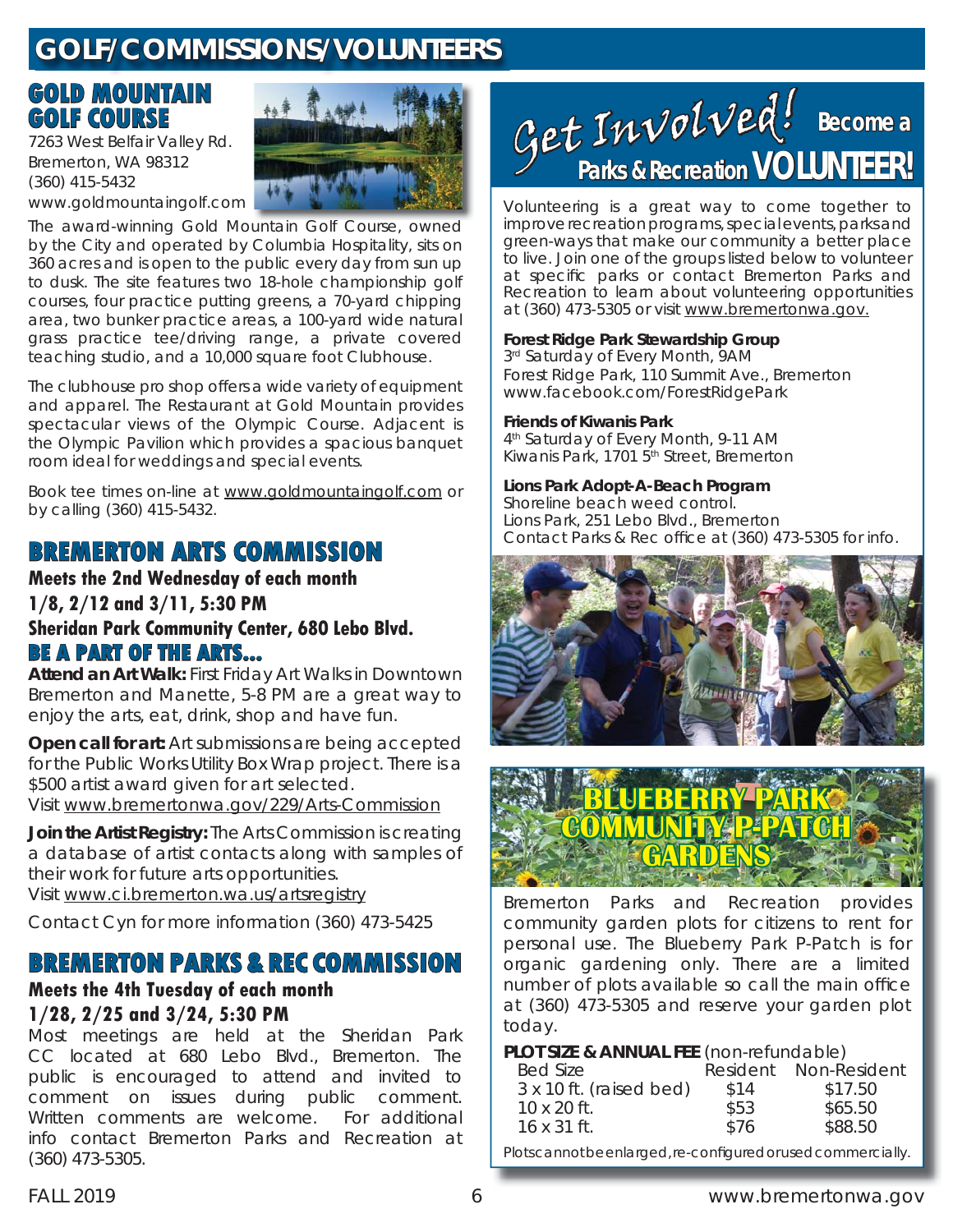

# **Bremerton Family YMCA Glenn Jarstad Aquatic Center**

#### 2261 Homer R. Jones Dr., Bremerton • (360) 377-3741

The City's Glenn Jarstad Aquatic Center is managed and operated by the Bremerton Family YMCA. YMCA membership provides access to all recreational swims and programs at the Aquatic Center at no additional charge. Non YMCA Members who wish to access and participate in programs at the pool will need to sign-in at the YMCA and pay the appropriate day-fee admission. Contact the YMCA for schedule and fee information.

#### **BREMERTON RESIDENT FREE QUARTERLY YMCA VISIT VOUCHER**

The Bremerton Parks & Recreation YMCA Voucher program is a product of a partnership established to continue the operation of the Glenn Jarstad Aquatic Center.

Vouchers provide one (1) free access per quarter to the YMCA for City of Bremerton residents who are not currently YMCA members.

Vouchers may be obtained from the Bremerton Parks & Recreation office at 680 Lebo Blvd., by calling (360) 473-5305, or emailing parks@ci.bremerton.wa.us. Vouchers may also be printed from the City's web site at www.bremertonwa.gov. Vouchers will also be available at the following locations:

- Bremerton Senior Center, 1140 Nipsic Ave.
- Bremerton Family YMCA, 2261 Homer R. Jones Dr.
- Bremerton City Hall, 345 6<sup>th</sup> St., Suite 600

#### **FACILITY, PARK & SHELTER RENTALS**

**Facility Reservations:** Sheridan Park Community Center has rooms available to rent. Contact the facility directly during regular operating hours. Reservations are taken on a first come, first served basis with Parks & Recreation programs taking priority. **Park & Shelter Reservations:** A permit is required to reserve an athletic field, shelter, a park or portion of a park for larger group gatherings. Use permits prevent conflicts, allows necessary preparations to facilities and avoids over use. Reservation forms are available at www.bremertonwa.gov or at the Bremerton Parks & Recreation Administrative Office located at 680 Lebo Blvd., Bremerton, WA 98310. All reservations are first come, first served. Questions? Phone (360) 473-5305 or fax (360) 473-5882.



# **HOW TO REGISTER FOR CLASSES/ACTIVITIES:**

#### **INTERNET**

Register on-line for recreation activities and classes anytime after registration opens:

Follow www.bremertonwa.gov and click on 'Online Services', select 'Parks and Recreation' or the direct link at https://apm.activecommunities.com/bremerton/Home and follow instructions to set up an account.

Search for activities and classes and register. You will need a valid credit card to register on-line.

Pay by credit card and bring your receipt to the first day of class. NOTE: There is a small convenience fee to register over the internet.

#### **IN-PERSON**

Visit our site-specific offices during business hours.

**Sheridan Park Community Center,** 680 Lebo Blvd. Mon-Fri 8:30 AM - 5 PM

**Bremerton Senior Center**, 1140 Nipsic Ave., Mon-Fri 8 AM - 3 PM **PHONE**

Register by phone by calling the appropriate facility during regular business hours. Credit card payments only.

### **ADDITIONAL INFORMATION**

- Class locations are indicated in the course description.
- **Register as soon as possible**, as activities may be canceled should the minimum enrollment not be met 3 days prior to the first class. Enrollment is on a first come, first served basis.
- Fees are due at the time of registration and include all applicable taxes. A \$40 fee will be charged on non-sufficient funds checks.
- Waivers must be signed by parent or legal guardian.
- Additional instructor and supply fees (where noted) are paid directly to the instructor at the first class.

#### **REFUND POLICY EFUND**

If you need to cancel from a program, contact the appropriate site as soon as possible at the following numbers:

- Sheridan Park Community Center, (360) 473-5305
- Bremerton Senior Center, (360) 473-5357
- Gold Mountain Golf Course, (360) 415-5432

We will work with you to provide as much refund or class credit as possible.



Bremerton Parks & Rec invites you to join us on Facebook for information on programs, activities, and projects. Share photos of your favorite park or event. We look forward to hearing from you!

**www.facebook.com/BremertonParks**